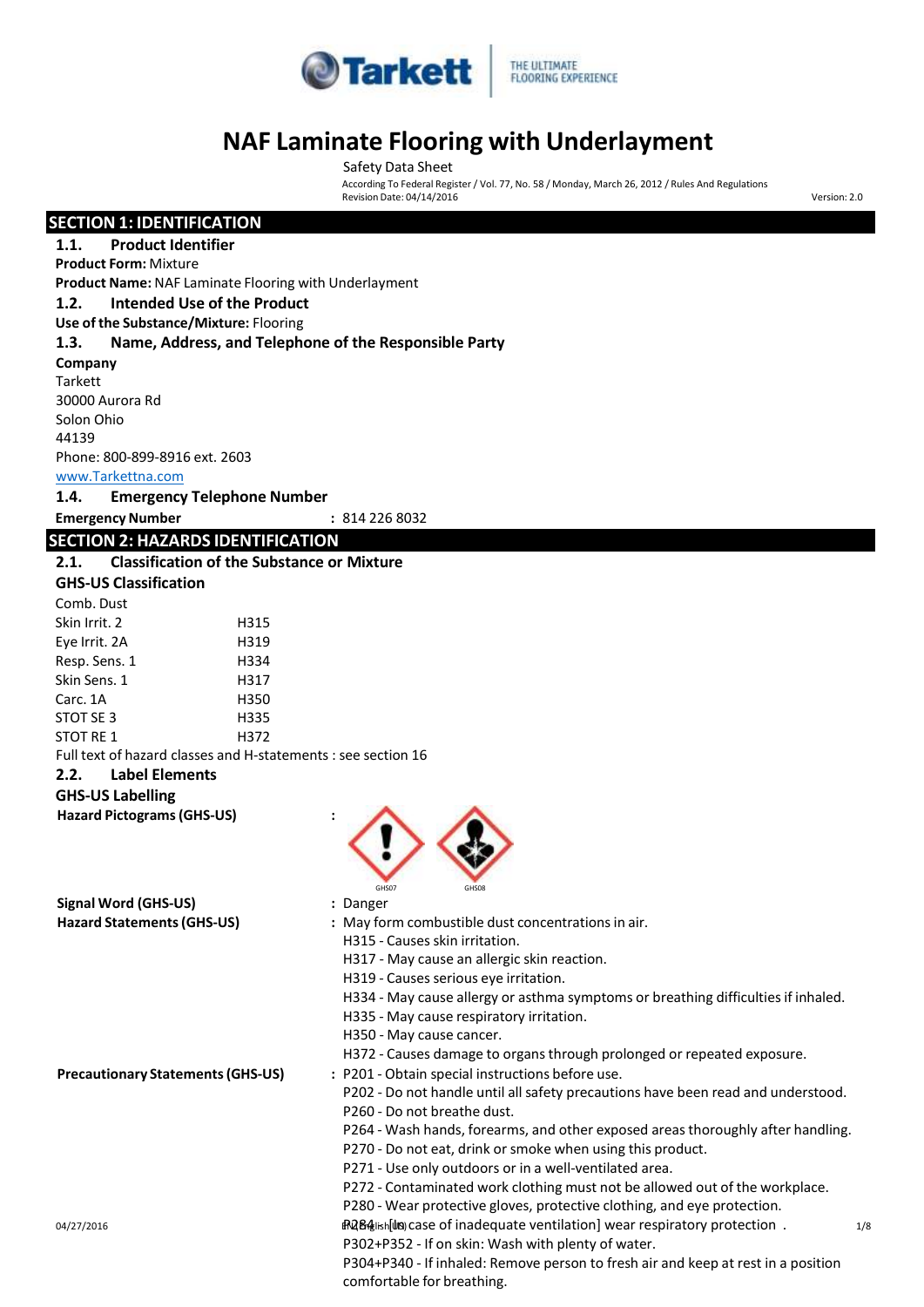According to Federal Register / Vol. 77, No. 58 / Monday, March 26, 2012 / Rules and Regulations

P305+P351+P338 - If in eyes: Rinse cautiously with water for several minutes. Remove contact lenses, if present and easy to do. Continue rinsing.

P308+P313 - If exposed or concerned: Get medical advice/attention.

P312 - Call a poison center or doctor if you feel unwell.

P314 - Get medical advice/attention if you feel unwell.

P321 - Specific treatment (see section 4 on this SDS).

P333+P313 - If skin irritation or rash occurs: Get medical advice/attention.

P337+P313 - If eye irritation persists: Get medical advice/attention.

P342+P311 - If experiencing respiratory symptoms: Call a poison center or doctor.

P362+P364 - Take off contaminated clothing and wash it before reuse.

P403+P233 - Store in a well-ventilated place. Keep container tightly closed. P405 - Store locked up.

P501 - Dispose of contents/container in accordance with local, regional, national, and international regulations.

### **2.3. Other Hazards**

Exposure may aggravate those with pre-existing eye, skin, or respiratory conditions.This product is not hazardousin the form in which it is shipped by the manufacturer but may become hazardous by downstream activities (e.g., grinding, sanding, cutting, pulverizing) that reduce its particle size. Those hazards are described below.

### **2.4. Unknown Acute Toxicity (GHS-US)**

No data available

### **SECTION 3: COMPOSITION/INFORMATION ON INGREDIENTS**

**3.1. Substance**

Not applicable

**3.2. Mixture**

| <b>Name</b>                                      | <b>Product Identifier</b> | %             |
|--------------------------------------------------|---------------------------|---------------|
| Wood dust, all soft and hard woods               | (CAS No) Not applicable   | $\leq$ 97     |
| Isocyanic acid, polymethylenepolyphenylene ester | (CAS No) 9016-87-9        | $1.5 - 2.25$  |
| 4,4'-Methylenediphenyldiisocyanate               | (CAS No) 101-68-8         | $0.75 - 1.5$  |
| Polystyrene                                      | (CAS No) 9003-53-6        | < 0.95        |
| Formaldehyde-melaminepolymer                     | (CAS No) 9003-08-1        | < 0.85        |
| Ethylcellulose                                   | (CAS No) 9004-57-3        | < 0.55        |
| 1,1'-methylenebis[isocyanato-<br>Benzene,        | (CAS No) 26447-40-5       | $0.09 - 0.21$ |

### **SECTION 4: FIRST AID MEASURES**

### **4.1. Description of First-aid Measures**

**First-aid Measures General:** Never give anything by mouth to an unconscious person. If you feel unwell, seek medical advice (show the label where possible).

First-aid Measures Inhalation: Using proper respiratory protection, move the exposed person to fresh air at once. Encourage exposed person to cough, spit out, and blow nose to remove dust. Immediately call a poison center, physician, or emergency medical service.

**First-aid Measures After Skin Contact:** Remove contaminated clothing. Rinse affected area with water for at least 5 minutes. Obtain medical attention if irritation develops or persists.

**First-aid Measures After Eye Contact:** Rinse cautiously with water for at least 5 minutes. Remove contact lenses, if present and easy to do. Continue rinsing. Obtain medical attention if redness, pain, or irritation occurs.

**First-aid Measures After Ingestion:** Rinse mouth. Do not induce vomiting. Seek medical attention if a large amount isswallowed.

### **4.2. Most Important Symptoms and Effects Both Acute and Delayed**

**Symptoms/Injuries:** May cause cancer. Causes damage to organsthrough prolonged or repeated exposure. Exposure may produce an allergic reaction. Irritation of respiratory tract.

**Symptoms/Injuries After Inhalation:** Dust may be harmful or cause irritation. Exposure may produce cough mucoussecretions, shortness of breath, chest tightness or other symptoms indicative of an allergic/sensitization reaction.

**Symptoms/Injuries After Skin Contact:** Prolonged exposure may cause skin irritation. May cause an allergic skin reaction.

**Symptoms/Injuries After Eye Contact:** Dust generated from material cutting may cause a slight irritation. Slivers may be generated, which could cause mechanical irritation or injure the eye.

**Symptoms/Injuries After Ingestion:** May be harmful if ingested in large quantities.

**Chronic Symptoms:** If dust is generated, repeated exposure through inhalation may cause cancer or lung disease.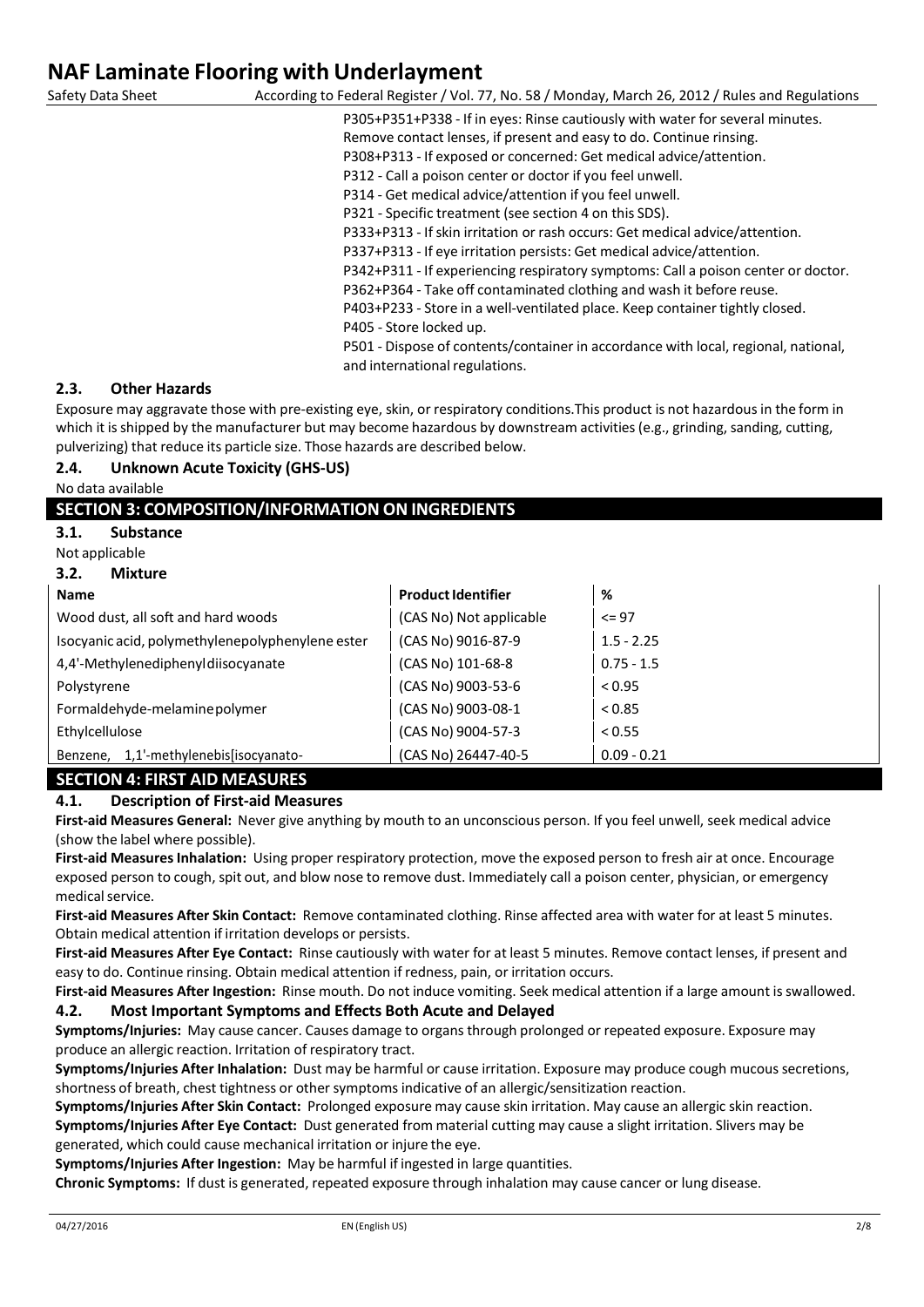According to Federal Register / Vol. 77, No. 58 / Monday, March 26, 2012 / Rules and Regulations

### **4.3. Indication of Any Immediate Medical Attention and Special Treatment Needed**

If exposed or concerned, get medical advice and attention. If medical advice is needed, have product container or label at hand.

### **SECTION 5: FIRE-FIGHTING MEASURES**

### **5.1. Extinguishing Media**

**Suitable Extinguishing Media:** Alcohol-resistant foam, carbon dioxide, dry chemical, waterspray, fog. Use extinguishing media appropriate for surrounding fire.

**Unsuitable Extinguishing Media:** Wood dust may act like a liquid fire, do not use a heavy water stream. A heavy water stream may spread fire.

### **5.2. Special Hazards Arising From the Substance or Mixture**

**Fire Hazard:** Combustible Dust.

**Explosion Hazard:** Dust explosion hazard in air.

Reactivity: Hazardous reactions will not occur under normal conditions.

### **5.3. Advice for Firefighters**

**Precautionary Measures Fire:** Exercise caution when fighting any chemical fire.

**Firefighting Instructions:** Use water spray or fog for cooling exposed containers.

**Protection During Firefighting:** Do not enter fire area without proper protective equipment, including respiratory protection.

**Other Information:** Risk of dust explosion.

### **SECTION 6: ACCIDENTAL RELEASE MEASURES**

### **6.1. Personal Precautions, Protective Equipment and Emergency Procedures**

**General Measures:** Do not breathe dust. Do not handle until all safety precautions have been read and understood. Avoid generating dust. Remove ignition sources. Keep away from heat, hot surfaces, sparks, open flames, and other ignition sources. No smoking.

### **6.1.1. For Non-Emergency Personnel**

**Protective Equipment:** Use appropriate personal protection equipment (PPE).

**Emergency Procedures:** Evacuate unnecessary personnel.

### **6.1.2. For Emergency Responders**

**Protective Equipment:** Equip cleanup crew with proper protection.

**Emergency Procedures:** Upon arrival at the scene, a first responder is expected to recognize the presence of dangerous goods, protect oneself and the public, secure the area, and call for the assistance of trained personnel assoon as conditions permit.

### **6.2. Environmental Precautions**

Avoid unnecessary release into environment.

### **6.3. Methods and Materials for Containment and Cleaning Up**

**For Containment:** Contain solid spills with appropriate barriers and prevent migration and entry into sewers or streams. Avoid generation of dust during clean-up of spills.

**Methods for Cleaning Up:** Clean up spillsimmediately and dispose of waste safely. Contact competent authorities after a spill. Use explosion proof vacuum during cleanup, with appropriate filter. Do not mix with other materials. Vacuum clean-up is preferred. If sweeping is required use a dust suppressant. Use only non-sparking tools.

### **6.4. Reference to Other Sections**

See Heading 8. Exposure controls and personal protection. See Section 13, Disposal Considerations.

### **SECTION 7: HANDLING AND STORAGE**

### **7.1. Precautions for Safe Handling**

**Additional Hazards When Processed:** Accumulation and dispersion of dust with an ignition source can cause a combustible dust explosion. Keep dust levels to a minimum and follow applicable regulations.

**Other information:** Wash hands and other exposed areas with mild soap and water before eating, drinking or smoking and when leaving work. Obtain special instructions before use. Do not handle until all safety precautions have been read and understood. Do not breathe dust. Avoid contact with eyes, skin and clothing. Avoid creating orspreading dust. Keep away from heat, sparks, open flames, hot surfaces. – No smoking.

**Hygiene Measures:** Handle in accordance with good industrial hygiene and safety procedures.

### **7.2. Conditions for Safe Storage, Including Any Incompatibilities**

**Technical Measures:** Comply with applicable regulations. Avoid creating orspreading dust. Use explosion-proof electrical, ventilating, lighting equipment. Proper grounding procedures to avoid static electricity should be followed.

**Storage Conditions:** Keep container closed when not in use. Store in a dry, cool place. Keep/Store away from directsunlight, extremely high or low temperatures and incompatible materials.

**Incompatible Products:** Strong acids, strong bases, strong oxidizers.

### **7.3. Specific End Use(s)**

Flooring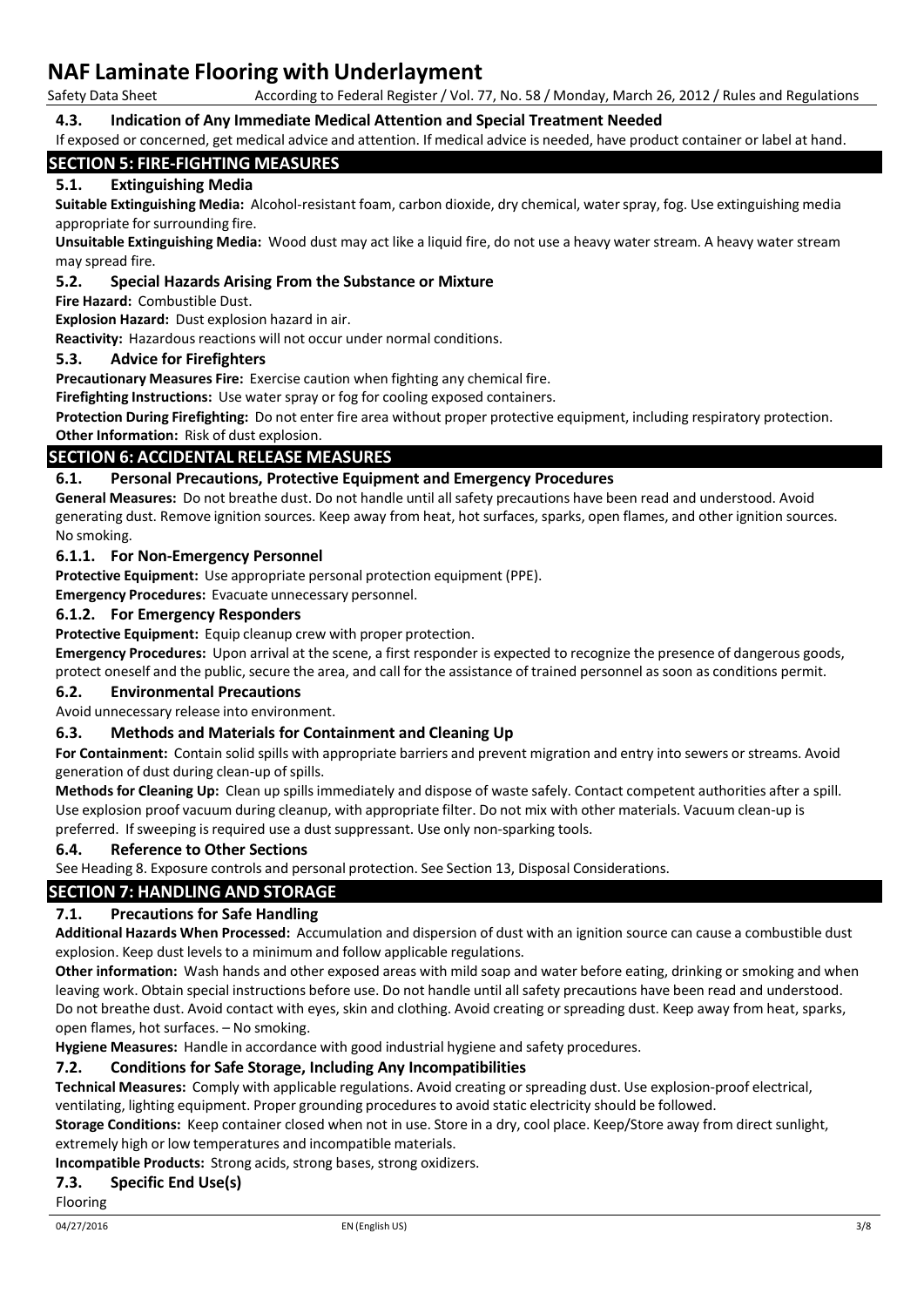According to Federal Register / Vol. 77, No. 58 / Monday, March 26, 2012 / Rules and Regulations

### **SECTION 8: EXPOSURE CONTROLS/PERSONAL PROTECTION**

### **8.1. Control Parameters**

For substances listed in section 3 that are not listed here, there are no established exposure limits from the manufacturer, supplier, importer, or the appropriate advisory agency including: ACGIH (TLV), AIHA (WEEL), NIOSH (REL), or OSHA (PEL).

|                                                    | Wood dust, all soft and hard woods (Not applicable) |                          |
|----------------------------------------------------|-----------------------------------------------------|--------------------------|
| <b>USA NIOSH</b>                                   | NIOSH REL (TWA) (mg/m <sup>3</sup> )                | $1 \text{ mg/m}^3$       |
|                                                    | 4,4'-Methylenediphenyl diisocyanate (101-68-8)      |                          |
| <b>USA ACGIH</b>                                   | ACGIH TWA (ppm)                                     | $0.005$ ppm              |
| <b>USA NIOSH</b>                                   | NIOSH REL (TWA) (mg/m <sup>3</sup> )                | $0.05 \,\mathrm{mg/m^3}$ |
| <b>USA NIOSH</b>                                   | NIOSH REL (TWA) (ppm)                               | 0.005 ppm                |
| <b>USA NIOSH</b>                                   | NIOSH REL (ceiling) (mg/m <sup>3</sup> )            | $0.2 \,\mathrm{mg/m^3}$  |
| <b>USA NIOSH</b>                                   | NIOSH REL (ceiling) (ppm)                           | $0.020$ ppm              |
| <b>USA IDLH</b>                                    | US IDLH $(mg/m3)$                                   | 75 mg/m <sup>3</sup>     |
| <b>USA OSHA</b>                                    | OSHA PEL (Ceiling) (mg/m <sup>3</sup> )             | $0.2 \text{ mg/m}^3$     |
| <b>USA OSHA</b>                                    | OSHA PEL (Ceiling) (ppm)                            | $0.02$ ppm               |
| Benzene, 1,1'-methylenebis[isocyanato-(26447-40-5) |                                                     |                          |
| <b>USA OSHA</b>                                    | OSHA PEL (Ceiling) $(mg/m3)$                        | $0.2 \,\mathrm{mg/m^3}$  |
| <b>USA OSHA</b>                                    | OSHA PEL (Ceiling) (ppm)                            | $0.02$ ppm               |

### **8.2. Exposure Controls**

**Appropriate Engineering Controls :** Emergency eye wash fountains and safety showersshould be available in the immediate vicinity of any potential exposure. Ensure adequate ventilation, especially in confined areas. Ensure all national/local regulations are observed. Proper grounding procedures to avoid static electricity should be followed. Use explosion-proof equipment. Use local exhaust or general dilution ventilation or other suppression methods to maintain dust levels below exposure limits. Power equipment should be equipped with proper dust collection devices. It is recommended that all dust control equipment such aslocal exhaust ventilation and material transport systemsinvolved in handling of this product contain explosion relief vents or an explosion suppression system or an oxygen-deficient environment.

**Personal Protective Equipment :** Gloves. Protective clothing. Protective goggles. Insufficient ventilation: wear respiratory protection.



| <b>Hand Protection</b>                      | : Wear protective gloves.                                                    |
|---------------------------------------------|------------------------------------------------------------------------------|
| <b>Eve Protection</b>                       | : Safety glasses. In case of dust production: protective goggles.            |
| <b>Skin and Body Protection</b>             | : Wear suitable protective clothing.                                         |
| <b>Respiratory Protection</b>               | : Use NIOSH-approved dust mask if dust has the potential to become airborne. |
| <b>Other Information</b>                    | : When using, do not eat, drink or smoke.                                    |
| SECTION 9: DHVSICAL AND CHEMICAL DRODERTIES |                                                                              |

### **SECTION 9: PHYSICAL AND CHEMICAL PROPERTIES**

| <b>Information on Basic Physical and Chemical Properties</b><br>9.1. |                                                                                                                           |
|----------------------------------------------------------------------|---------------------------------------------------------------------------------------------------------------------------|
| <b>Physical State</b>                                                | : Solid                                                                                                                   |
| Appearance                                                           | : Light to dark colored solid. Color and odor are dependent on the<br>wood species and time since board was manufactured. |
| Odor                                                                 | : Wood-like                                                                                                               |
| <b>Odor Threshold</b>                                                | : No data available                                                                                                       |
| рH                                                                   | : No data available                                                                                                       |
| <b>Evaporation Rate</b>                                              | : No data available                                                                                                       |
| <b>Melting Point</b>                                                 | : No data available                                                                                                       |
| <b>Freezing Point</b>                                                | : No data available                                                                                                       |
| <b>Boiling Point</b>                                                 | : No data available                                                                                                       |
| <b>Flash Point</b>                                                   | : No data available                                                                                                       |
| <b>Auto-ignition Temperature</b>                                     | : $204.4 - 260$ °C (399.92 - 500 °F)                                                                                      |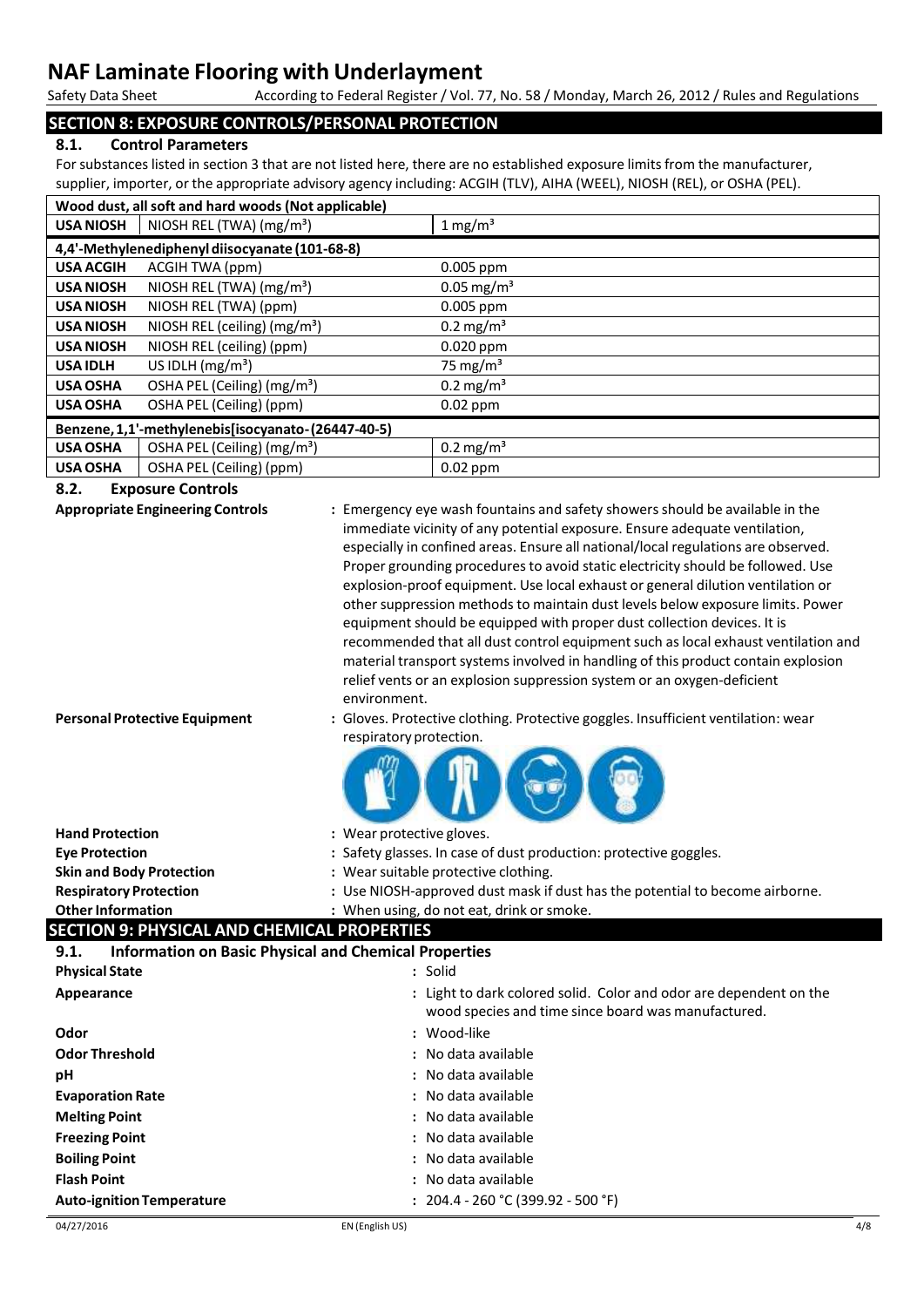According to Federal Register / Vol. 77, No. 58 / Monday, March 26, 2012 / Rules and Regulations

| <b>Decomposition Temperature</b>              | : No data available |
|-----------------------------------------------|---------------------|
| Flammability (solid, gas)                     | : No data available |
| <b>Vapor Pressure</b>                         | : No data available |
| Relative Vapor Density at 20°C                | : No data available |
| <b>Relative Density</b>                       | : No data available |
| Solubility                                    | : No data available |
| <b>Partition Coefficient: N-Octanol/Water</b> | : No data available |
| <b>Viscosity</b>                              | : No data available |

**9.2. Other Information** No additional information available

### **SECTION 10: STABILITY AND REACTIVITY**

10.1. **Reactivity:** Hazardous reactions will not occur under normal conditions.

**10.2. Chemical Stability:** Stable under recommended handling and storage conditions(see section 7).

**10.3. Possibility of Hazardous Reactions:** Hazardous polymerization will not occur.

**10.4. Conditions to Avoid:** Protect from moisture. Sparks, heat, open flame and other sources of ignition.

**10.5. Incompatible Materials:** Strong acids, strong bases, strong oxidizers.

**10.6. Hazardous Decomposition Products:** Thermal decomposition generates: Carbon oxides(CO, CO2).

### **SECTION 11: TOXICOLOGICAL INFORMATION**

### **11.1. Information on Toxicological Effects**

**Acute Toxicity:** Not classified

| Isocyanic acid, polymethylenepolyphenylene ester (9016-87-9) |                                            |
|--------------------------------------------------------------|--------------------------------------------|
| LD50 Oral Rat                                                | 49000 mg/kg                                |
| <b>LD50 Dermal Rat</b>                                       | > 9400 mg/kg                               |
| ATE (Gases)                                                  | 4,500.00 ppmV/4h                           |
| <b>ATE (Vapors)</b>                                          | 11.00 mg/l/4h                              |
| <b>ATE (Dust/Mist)</b>                                       | 1.50 mg/l/4h                               |
| 4,4'-Methylenediphenyl diisocyanate (101-68-8)               |                                            |
| <b>LD50 Oral Rat</b>                                         | 31600 mg/kg                                |
| <b>LD50 Dermal Rabbit</b>                                    | >9400 mg/kg                                |
| <b>LC50 Inhalation Rat</b>                                   | 369 mg/m <sup>3</sup> (Exposure time: 4 h) |
| ATE (Dust/Mist)                                              | 1.50 mg/l/4h                               |
| Benzene, 1,1'-methylenebis[isocyanato-(26447-40-5)           |                                            |
| <b>LD50 Oral Rat</b>                                         | >7400 mg/kg                                |
| <b>LD50 Dermal Rabbit</b>                                    | > 6200 mg/kg                               |
| <b>LC50 Inhalation Rat</b>                                   | 0.369 mg/l/4h                              |
| <b>LC50 Inhalation Rat</b>                                   | $0.369$ mg/l/4h                            |
| ATE (Vapors)                                                 | 0.37 mg/l/4h                               |
| ATE (Dust/Mist)                                              | $0.37$ mg/l/4h                             |
| Ethylcellulose (9004-57-3)                                   |                                            |
| LD50 Oral Rat                                                | $> 5$ g/kg                                 |
|                                                              |                                            |
| Formaldehyde-melamine polymer (9003-08-1)                    |                                            |

**Skin Corrosion/Irritation:** Causes skin irritation.

**Serious Eye Damage/Irritation:** Causes serious eye irritation.

**Respiratory or Skin Sensitization:** May cause allergy or asthma symptoms or breathing difficultiesif inhaled. May cause an allergic skin reaction.

**Germ Cell Mutagenicity:** Not classified

**Carcinogenicity:** May cause cancer.

| Wood dust, all soft and hard woods (Not applicable)          |                                               |
|--------------------------------------------------------------|-----------------------------------------------|
| <b>IARC</b> group                                            |                                               |
| <b>National Toxicology Program (NTP) Status</b>              | Known Human Carcinogens.                      |
| <b>OSHA Hazard Communication Carcinogen List</b>             | In OSHA Hazard Communication Carcinogen list. |
| Isocyanic acid, polymethylenepolyphenylene ester (9016-87-9) |                                               |
| <b>IARC</b> group                                            |                                               |
|                                                              |                                               |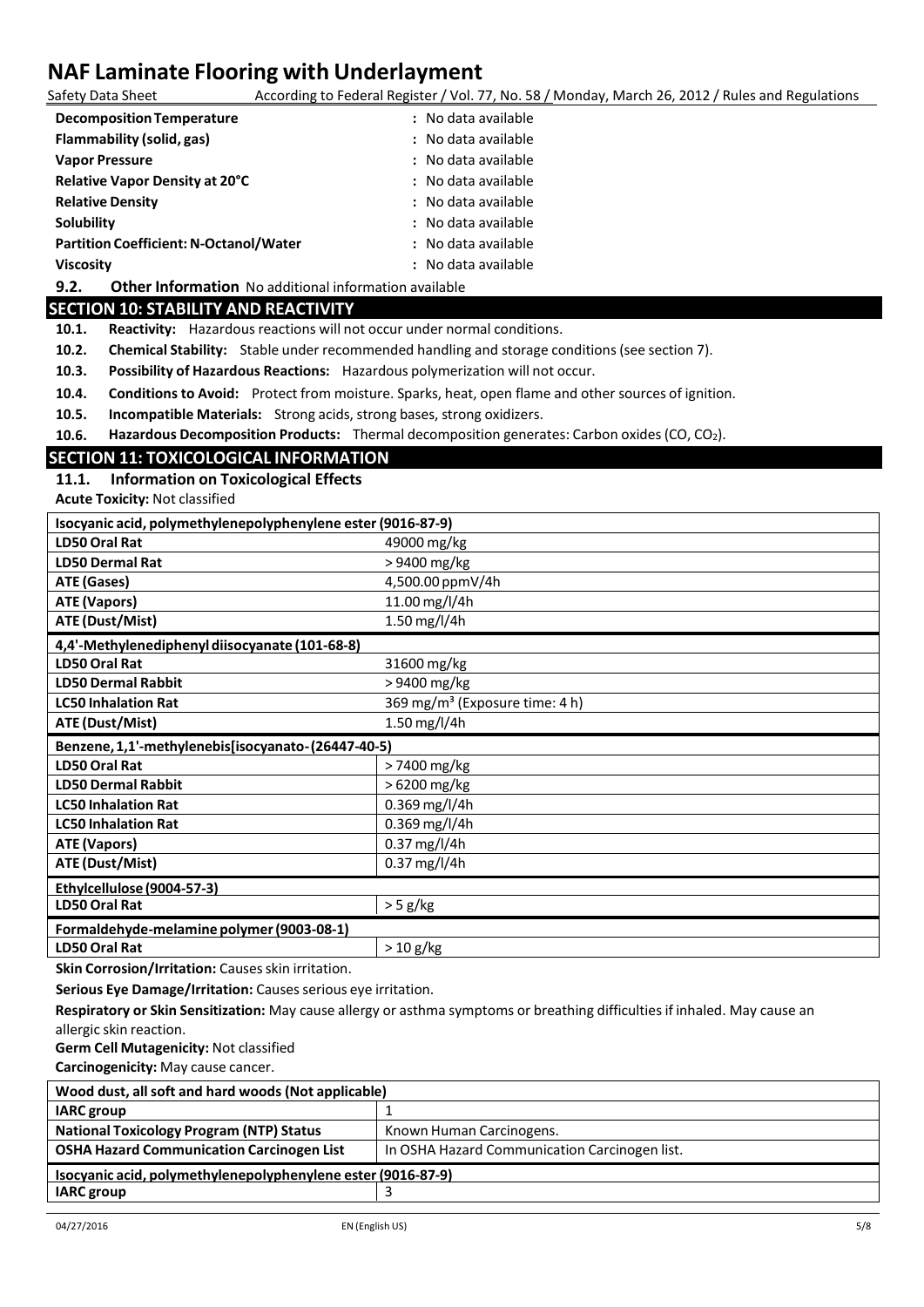According to Federal Register / Vol. 77, No. 58 / Monday, March 26, 2012 / Rules and Regulations

| 4,4'-Methylenediphenyl diisocyanate (101-68-8)                 |   |
|----------------------------------------------------------------|---|
| <b>IARC</b> group                                              | З |
| Benzene, 1,1'-methylenebis[isocyanato-(26447-40-5)             |   |
| <b>IARC</b> group                                              |   |
| Polystyrene (9003-53-6)                                        |   |
| <b>IARC</b> group                                              | З |
| . Because also actives the contribution Allega also active all |   |

**Reproductive Toxicity:** Not classified

**Specific Target Organ Toxicity (Single Exposure):** May cause respiratory irritation.

**Specific Target Organ Toxicity (Repeated Exposure):** Causes damage to organsthrough prolonged or repeated exposure.

#### **Aspiration Hazard:** Not classified

**Symptoms/Injuries After Inhalation:** Dust may be harmful or cause irritation. Exposure may produce cough mucoussecretions, shortness of breath, chest tightness or other symptoms indicative of an allergic/sensitization reaction.

**Symptoms/Injuries After Skin Contact:** Prolonged exposure may cause skin irritation. May cause an allergic skin reaction.

**Symptoms/Injuries After Eye Contact:** Dust generated from material cutting may cause a slight irritation. Slivers may be generated, which could cause mechanical irritation or injure the eye.

**Symptoms/Injuries After Ingestion:** May be harmful if ingested in large quantities.

**Chronic Symptoms:** If dust is generated, repeated exposure through inhalation may cause cancer or lung disease.

### **SECTION 12: ECOLOGICAL INFORMATION**

**12.1. Toxicity**

**Benzene,1,1'-methylenebis[isocyanato-(26447-40-5)**

**NOEC (Acute) <b>Exposure 1000** mg/kg (Exposure time: 14 Days - Species: Eisenia foetida [soil dry weight])

**12.2. Persistence and Degradability** No additional information available

### **12.3. Bioaccumulative Potential**

| Benzene, 1,1'-methylenebis[isocyanato-(26447-40-5) |     |
|----------------------------------------------------|-----|
| <b>BCF Fish 1</b>                                  | 14  |
| <b>Log Pow</b>                                     | 4.5 |

**12.4. Mobility in Soil** No additional information available

### **12.5. Other Adverse Effects**

**Other Information by the contract of the environment. Contract System :** Avoid release to the environment.

### **SECTION 13: DISPOSAL CONSIDERATIONS**

### **13.1. Waste Treatment Methods**

**Waste Disposal Recommendations:** Dispose of contents/container in accordance with local, regional, national, and international regulations.

**Ecology - Waste Materials:** Avoid unnecessary release into environment.

### **SECTION 14: TRANSPORT INFORMATION**

**14.1. In Accordance with DOT** Not regulated for transport

**14.2. In Accordance with IMDG** Not regulated for transport

**14.3. In Accordance with IATA** Not regulated for transport

### **SECTION 15: REGULATORY INFORMATION**

### **15.1 US Federal Regulations**

| <b>NAF Laminate Flooring with Underlayment</b>                            |                                 |  |
|---------------------------------------------------------------------------|---------------------------------|--|
| <b>SARA Section 311/312 Hazard Classes</b>                                | Immediate (acute) health hazard |  |
|                                                                           | Delayed (chronic) health hazard |  |
| Isocyanic acid, polymethylenepolyphenylene ester (9016-87-9)              |                                 |  |
| Listed on the United States TSCA (Toxic Substances Control Act) inventory |                                 |  |
| Subject to reporting requirements of United States SARA Section 313       |                                 |  |
| <b>SARA Section 313 - Emission Reporting</b>                              | 1.0%                            |  |
| 4,4'-Methylenediphenyl diisocyanate (101-68-8)                            |                                 |  |
| Listed on the United States TSCA (Toxic Substances Control Act) inventory |                                 |  |
| Subject to reporting requirements of United States SARA Section 313       |                                 |  |
| <b>SARA Section 313 - Emission Reporting</b>                              | 1.0%                            |  |
| Benzene, 1,1'-methylenebis[isocyanato-(26447-40-5)                        |                                 |  |
| Listed on the United States TSCA (Toxic Substances Control Act) inventory |                                 |  |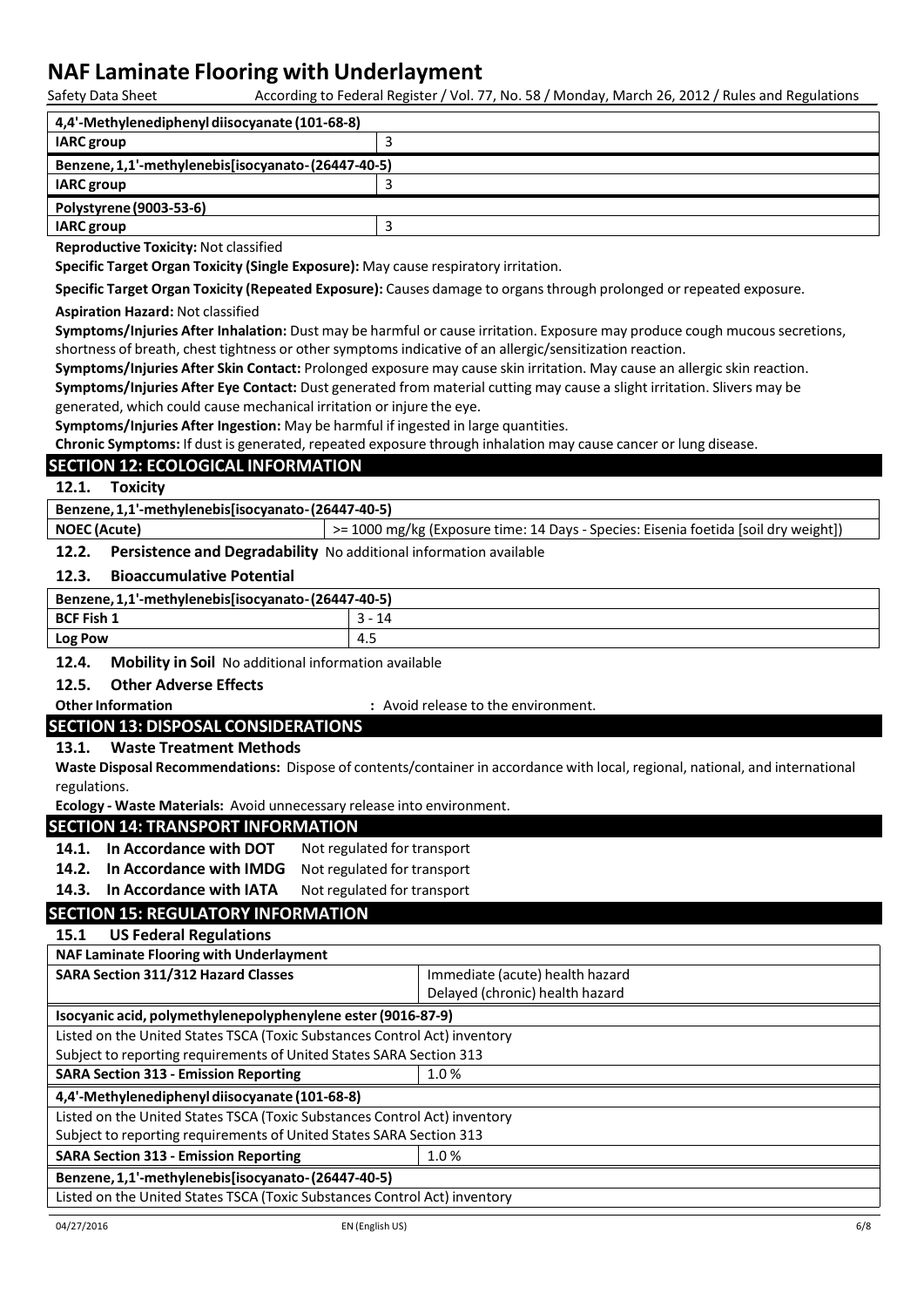| Safety Data Sheet                                                         |                  | According to Federal Register / Vol. 77, No. 58 / Monday, March 26, 2012 / Rules and Regulations                              |
|---------------------------------------------------------------------------|------------------|-------------------------------------------------------------------------------------------------------------------------------|
| Ethylcellulose (9004-57-3)                                                |                  |                                                                                                                               |
| Listed on the United States TSCA (Toxic Substances Control Act) inventory |                  |                                                                                                                               |
| Formaldehyde-melamine polymer (9003-08-1)                                 |                  |                                                                                                                               |
| Listed on the United States TSCA (Toxic Substances Control Act) inventory |                  |                                                                                                                               |
| Polystyrene (9003-53-6)                                                   |                  |                                                                                                                               |
| Listed on the United States TSCA (Toxic Substances Control Act) inventory |                  |                                                                                                                               |
| 15.2<br><b>US State Regulations</b>                                       |                  |                                                                                                                               |
| Wood dust, all soft and hard woods (Not applicable)                       |                  |                                                                                                                               |
| U.S. - California - Proposition 65 - Carcinogens List                     |                  | WARNING: This product contains chemicals known to the State of                                                                |
|                                                                           |                  | California to cause cancer.                                                                                                   |
| Wood dust, all soft and hard woods (Not applicable)                       |                  |                                                                                                                               |
| U.S. - New Jersey - Right to Know Hazardous Substance List                |                  |                                                                                                                               |
| U.S. - Pennsylvania - RTK (Right to Know) List                            |                  |                                                                                                                               |
| Isocyanic acid, polymethylenepolyphenylene ester (9016-87-9)              |                  |                                                                                                                               |
| U.S. - New Jersey - Right to Know Hazardous Substance List                |                  |                                                                                                                               |
| 4,4'-Methylenediphenyl diisocyanate (101-68-8)                            |                  |                                                                                                                               |
| U.S. - Massachusetts - Right To Know List                                 |                  |                                                                                                                               |
| U.S. - Pennsylvania - RTK (Right to Know) - Environmental Hazard List     |                  |                                                                                                                               |
| U.S. - Pennsylvania - RTK (Right to Know) List                            |                  |                                                                                                                               |
| Benzene, 1,1'-methylenebis[isocyanato-(26447-40-5)                        |                  |                                                                                                                               |
| U.S. - Massachusetts - Right To Know List                                 |                  |                                                                                                                               |
| U.S. - New Jersey - Right to Know Hazardous Substance List                |                  |                                                                                                                               |
|                                                                           |                  | SECTION 16: OTHER INFORMATION, INCLUDING DATE OF PREPARATION OR LAST REVISION                                                 |
| <b>Revision Date</b>                                                      |                  | : 04/14/2016                                                                                                                  |
| <b>Other Information</b>                                                  |                  | : This document has been prepared in accordance with the SDS<br>requirements of the OSHA Hazard Communication Standard 29 CFR |
|                                                                           |                  | 1910.1200                                                                                                                     |
| <b>GHS Full Text Phrases:</b>                                             |                  |                                                                                                                               |
| Carc. 1A                                                                  |                  | Carcinogenicity Category 1A                                                                                                   |
| Comb. Dust                                                                | Combustible Dust |                                                                                                                               |
| Eye Irrit. 2A                                                             |                  | Serious eye damage/eye irritation Category 2A                                                                                 |
| Resp. Sens. 1                                                             |                  | Respiratory sensitisation Category 1                                                                                          |
| Skin Irrit. 2                                                             |                  | Skin corrosion/irritation Category 2                                                                                          |
| Skin Sens. 1                                                              |                  | Skin sensitization Category 1                                                                                                 |
| STOT RE 1                                                                 |                  | Specific target organ toxicity (repeated exposure) Category 1                                                                 |
| STOT SE 3                                                                 |                  | Specific target organ toxicity (single exposure) Category 3                                                                   |
|                                                                           |                  | May form combustible dust concentrations in air                                                                               |
| H315                                                                      |                  | Causes skin irritation                                                                                                        |
| H317                                                                      |                  | May cause an allergic skin reaction                                                                                           |
| H319                                                                      |                  | Causes serious eye irritation                                                                                                 |
| H334                                                                      |                  | May cause allergy or asthma symptoms or breathing difficulties if inhaled                                                     |
| H335                                                                      |                  | May cause respiratory irritation                                                                                              |
| H350                                                                      | May cause cancer |                                                                                                                               |
| H372                                                                      |                  | Causes damage to organs through prolonged or repeated exposure                                                                |
| <b>NFPA Health Hazard</b>                                                 |                  | : 0 - Exposure under fire conditions would offer no                                                                           |
|                                                                           |                  | hazard beyond that of ordinary combustible                                                                                    |
| materials.                                                                |                  |                                                                                                                               |
|                                                                           |                  |                                                                                                                               |
| <b>NFPA Fire Hazard</b>                                                   |                  | : 1 - Must be preheated before ignition can occur.                                                                            |
| <b>NFPA Reactivity Hazard</b>                                             |                  | : 0 - Normally stable, even under fire exposure                                                                               |
|                                                                           |                  | conditions, and are not reactive with water.                                                                                  |
|                                                                           |                  |                                                                                                                               |
| <b>HMIS III Rating</b><br>Health                                          |                  | : 0 Minimal Hazard - No significant risk to health                                                                            |